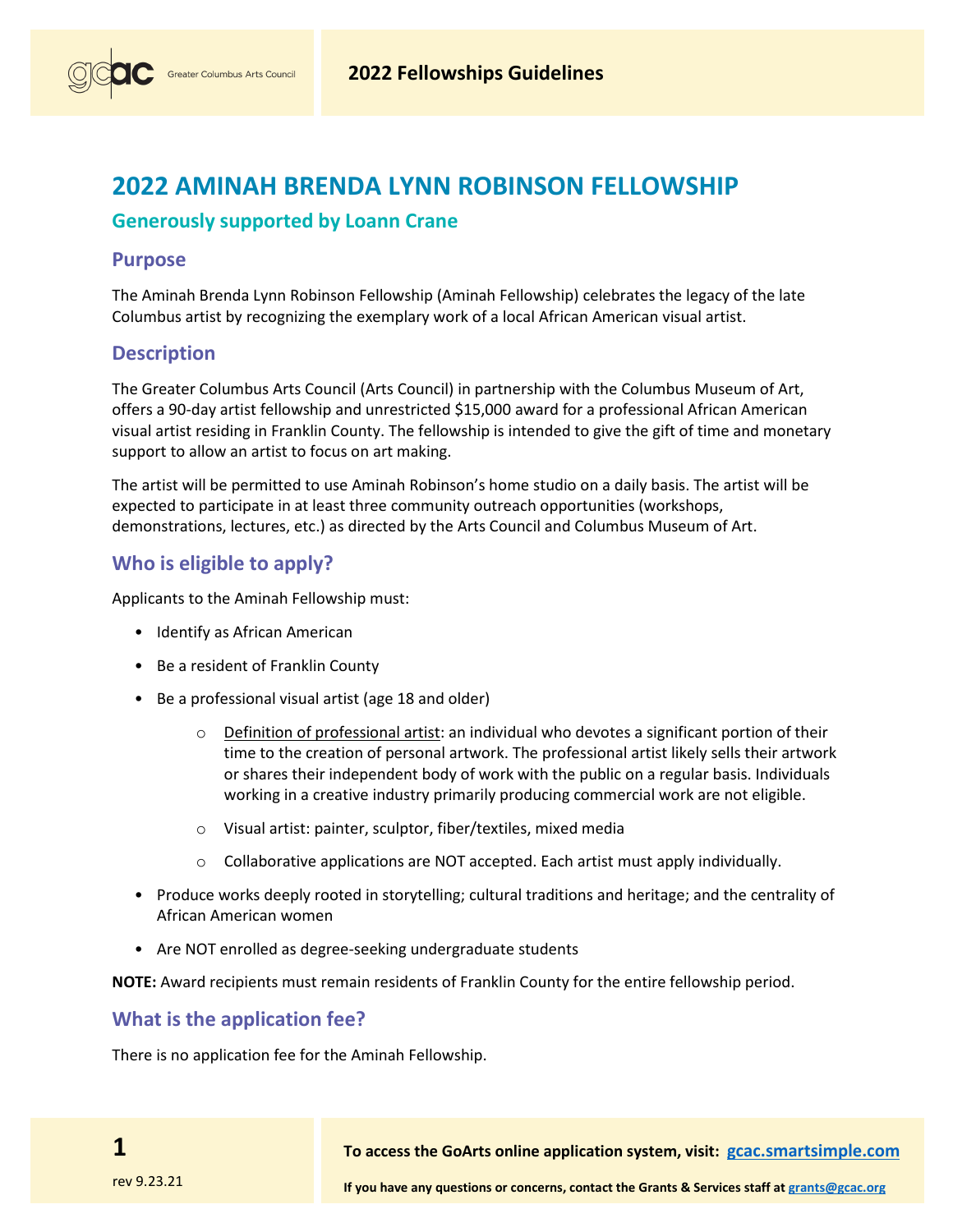## **How often can I apply?**

Greater Columbus Arts Council

An artist may be selected for the fellowship only once. If an artist applies and is not selected, they may apply again in the following year.

## **Timeline – subject to change**

| <b>Application Opens</b>   | <b>October 1, 2021</b>     |
|----------------------------|----------------------------|
| <b>Application Due</b>     | November 8, 2021 at 5:00pm |
| <b>Applicants Notified</b> | <b>December 1, 2021</b>    |
| <b>Fellowship Begins</b>   | <b>January 3, 2022</b>     |
| <b>Fellowship Ends</b>     | <b>April 3, 2022</b>       |
| <b>Final Report Due</b>    | May 3, 2022                |

## **What are the application questions?**

- Why are you interested in the Aminah Brenda Lynn Robinson Fellowship?
- Why should you be selected for this fellowship? How does your work, philosophy or technique align with Aminah Brenda Lynn Robinson's principles or style?
- What would you hope to discover, share or produce during the fellowship?

## **What are the required Supplemental Materials (uploads)?**

All support materials must be uploaded digitally to the GoArts system.

- Artistic bio or resume (PDF only)
- 3-5 work samples
- Link to website, if available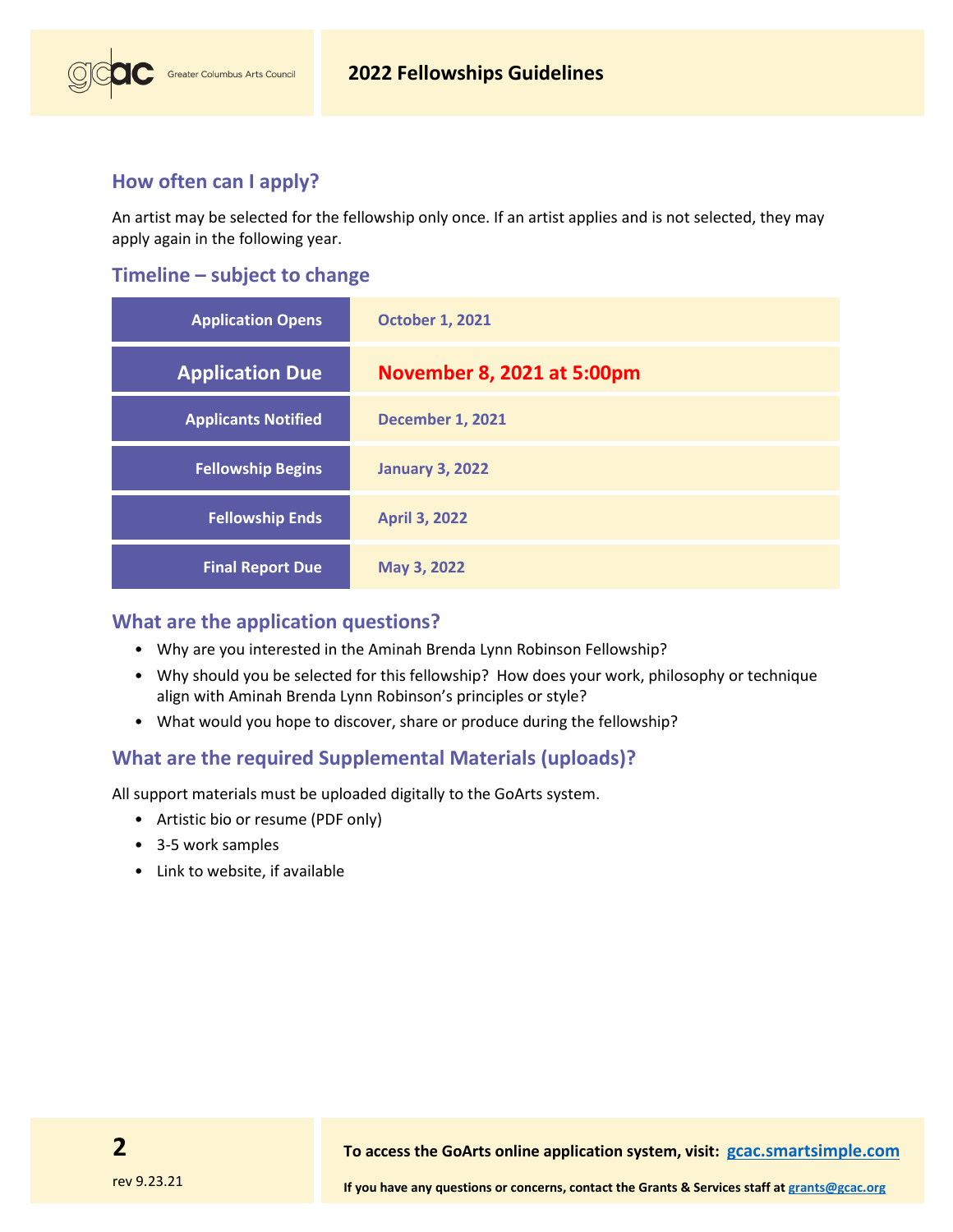

## **AFTER SUBMITTING – NEXT STEPS**

#### **Review, evaluation and selection**

Aminah Fellowship applications are reviewed by a five-person selection jury that will include representatives from the Shepard or Poindexter neighborhoods where Aminah lived, the Columbus Museum of Art, the Arts Council, and renowned Ohio artists, curators, and/or arts educators familiar with Aminah's work and history.

The selection jury will review the applicant's artistic excellence and technical proficiency, innovative use of media, and use of storytelling and connection to cultural traditions and heritage.

#### **Notification**

Following a consensus selection from the fellowship selection jury, applicants will be notified by email of the determination.

## **AFTER YOU ARE AWARDED**

#### **Grant Agreement**

Following the selection and notification as the recipient of the Aminah Fellowship, a grant agreement specifying the terms of the fellowship will be available in GoArts under the "Requires Attention" heading. To accept the award, review the grant agreement and digitally sign by the date indicated. No changes in the terms or fellowship timeline will be granted without prior written approval from the Arts Council.

#### **Fellowship Expectations**

Recipient of the Aminah Brenda Lynn Robinson Fellowship should be actively creating artwork during their 90 days and is required to participate in a minimum of three community outreach opportunities with groups identified by the Columbus Museum of Art and the Arts Council. The fellowship participant will have daily access to Aminah's home studio and will agree to terms, assuring the respectful use of the space. The artist is permitted to use the space for personal art making only.

#### **Publicity/Donor Acknowledgement**

Once you are awarded, say "Thanks!" in a public way. The Arts Council requires that all artists receiving funding demonstrate the public value of the arts by making others aware of awards received and acknowledging public funders. Refer to the Fellowships: Publicity/Donor Acknowledgement pages at the end of this document for details of the contractual publicity requirements.

#### **Payment**

Recipient of the Aminah Brenda Lynn Robinson Fellowship will receive 100% of their grant following the receipt of a digitally signed grant agreement.

**To access the GoArts online application system, visit: [gcac.smartsimple.com](https://gcac.smartsimple.com/)**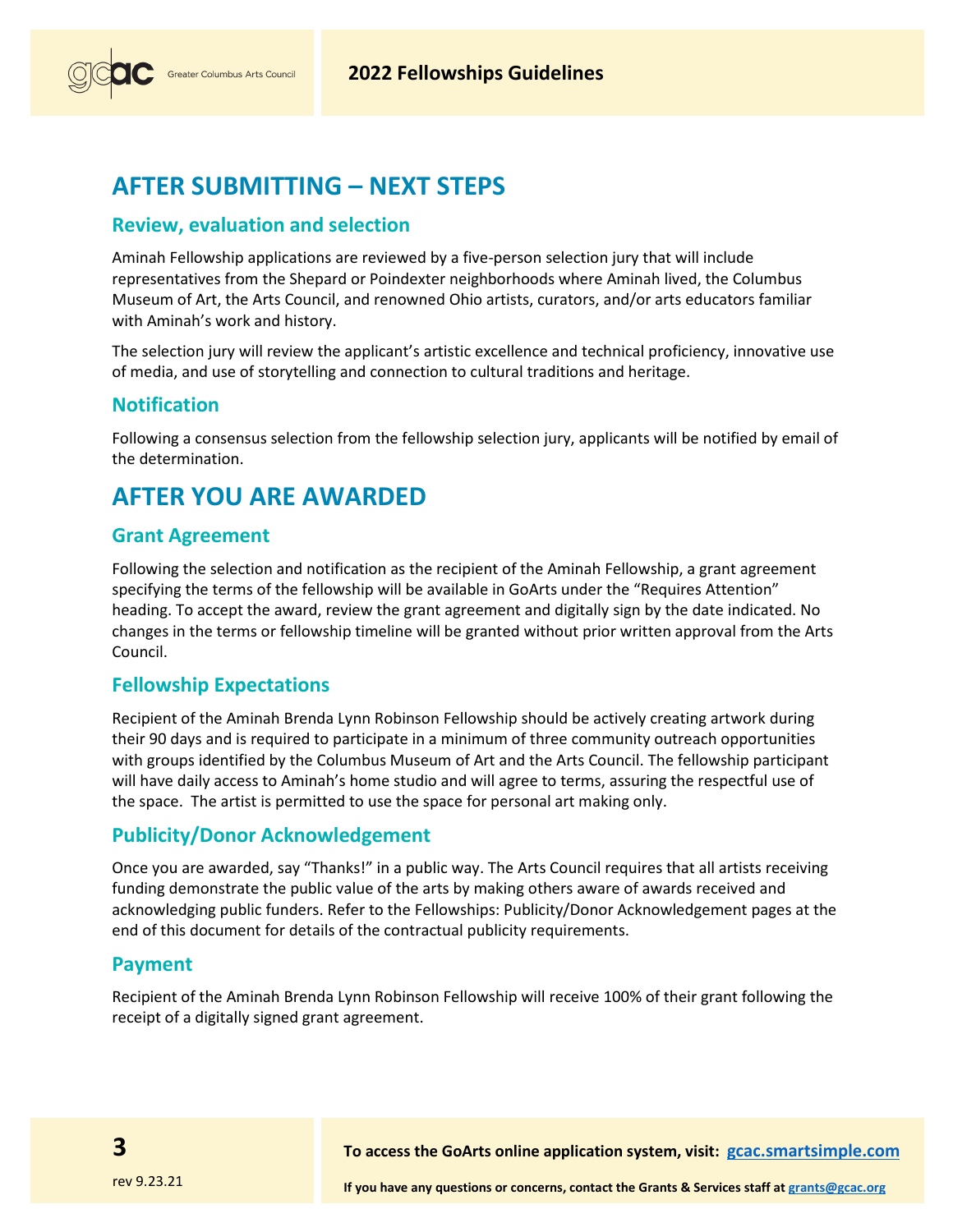

### **Final Report**

Final Reports are used to collect feedback on your experience and are due 30 days after the completion of the fellowship term. To complete this Final Report, login to your GoArts account, scroll down to "Requires Attention" and click on the "Reports" tab.

## **FELLOWSHIPS: PUBLICITY/DONOR ACKNOWLEDGEMENT**

The Arts Council requires that all artists receiving funding demonstrate the public value of the arts by acknowledging support from the Greater Columbus Arts Council. Failure to credit the Arts Council for awards may jeopardize future funding.

#### **General Guidelines**

This fellowship is offered in partnership with Columbus Museum of Art. Please recognize both Greater Columbus Arts Council and Columbus Museum of Art on all related materials. On first reference in text, please refer to us as the "Greater Columbus Arts Council." On second reference, Arts Council is acceptable. **Do NOT use the acronym, GCAC**. Please refer to "Columbus Museum of Art". On second reference, "CMA" is acceptable.

**Do NOT use the acronym GCAC Please refer to us as the**

**Greater Columbus Arts Council**

Fellowship Recipients should use the public channels available to them, such as social media, newsletters and press releases to

recognize support from the Arts Council and CMA. Additionally, fellowship recipients should credit the Arts Council and CMA for all events associated with the fellowship activities utilizing website pages, social media posts and events, print materials, artist talks, e-newsletters and on-site signage.

#### **Social Media**

## **#artmakescbus #gcacgrants**

All awardees should acknowledge their award via social media channels at the time of award notification. Like and tag the Greater Columbus Arts Council and Columbus Makes Art pages on Facebook, use @GCAC\_Cbus on Twitter and/or include hashtags #gcacgrants and #artmakescbus on Instagram. Like and tag Columbus Museum of Art on Instagram, Facebook and Twitter using @columbusmuseum. Facebook events should also contain recognition.

#### **Visual Acknowledgement**

On signage, please use our complete logo wherever possible. The logo includes the graphic representation of GCAC **AND** the words "Greater Columbus Arts Council." Both elements are required anywhere the logo is included. At minimum, include a text reference to "Greater Columbus Arts Council" on signage. Please include the CMA logo whenever possible.

- Download logos online at [https://www.gcac.org/about/gcac-logos/.](https://www.gcac.org/about/gcac-logos/)
- Include the Arts Council logo and link to the Arts Council website [\(www.gcac.org\)](http://www.gcac.org/) on your website or event page.

**To access the GoArts online application system, visit: [gcac.smartsimple.com](https://gcac.smartsimple.com/)**